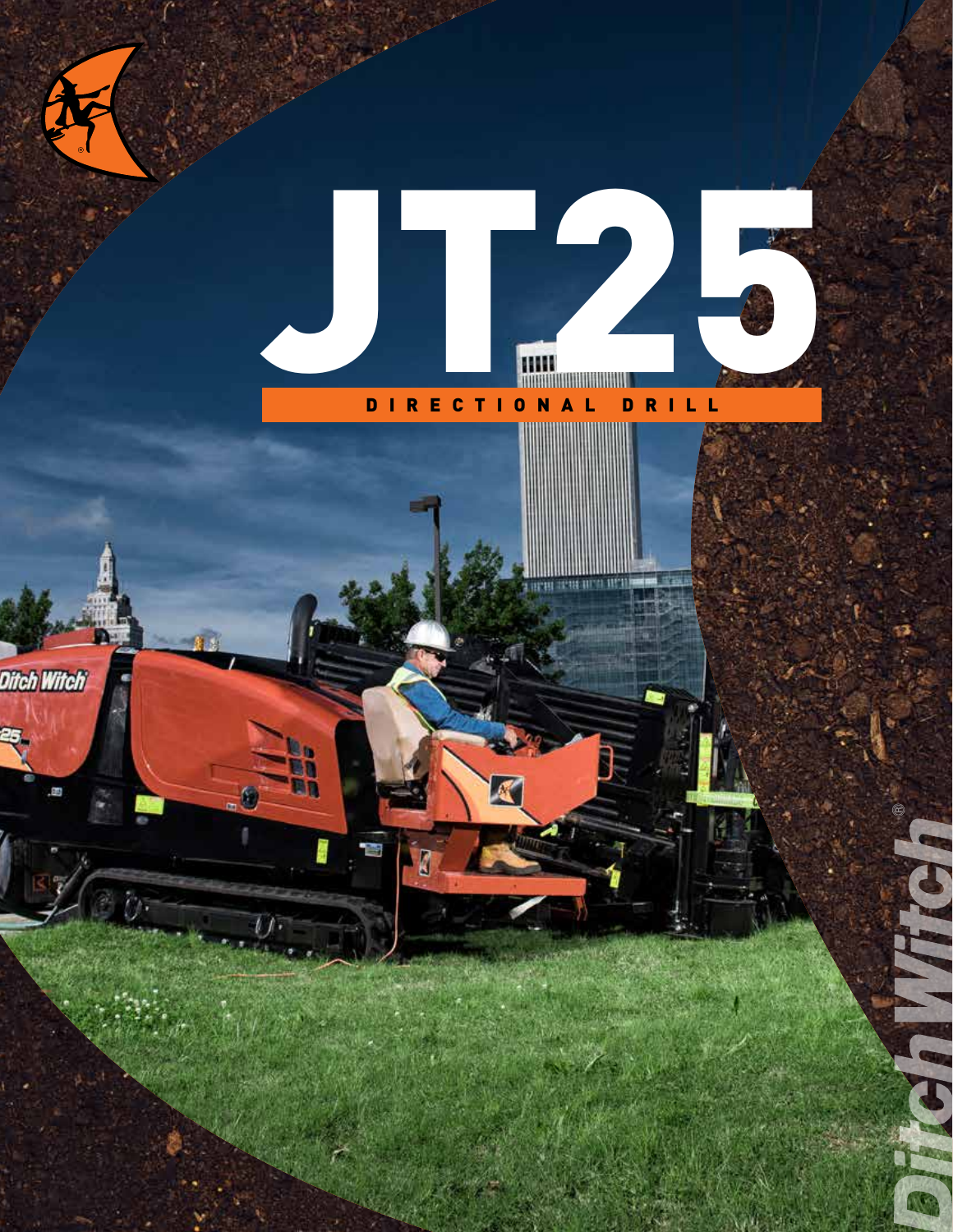JT25

**Daily maintenance points in one easy-to-access location with no grease zerks, minimizing upkeep and downtime.** 

**Rear hood provides easy access to mud pump and antifreeze tank for easier servicing.**

194

**Open-top vise wrenches are angled toward the operator for an excellent view of the tool joint when making up and breaking out pipe.**

**SaverLok® System provides the tightest connection and best protection against wear and tear on the drill pipe and drive system; easy to install and replace, requiring no special tools.**

**Streamlined engine enclosure helps make the JT25 one of the quietest in its horsepower class for greater operator comfort.** 

**130-hp (97-kW) Tier 4 Cummins® diesel engine is the most powerful in its class.**

> **Intuitive, easy-to-use carve mode simplifies operation and improves productivity.**

**Narrower operational width than competitors' models for greater maneuverability and productivity in tight spaces.**

**Coordinated make-up and break-out, along with sliding spindle design, helps minimize wear on drill pipe threads.**

MASKY WIEN AND TO

**With a 130-hp diesel engine plus 4,000 ft-lb of torque and 27,000 pounds of thrust and pullback, the Ditch Witch® JT25 Directional Drill brings power to a midsize profile for efficient utility pipe and cable installation. Even with all of its power, the JT25 is remarkably quiet and stable with a low-maintenance design that delivers more uptime with less upkeep.** 

1

**Ditch Witch**®

 $\cup$ 

3

4

7

6

**MACHINE** 

2

8



9

5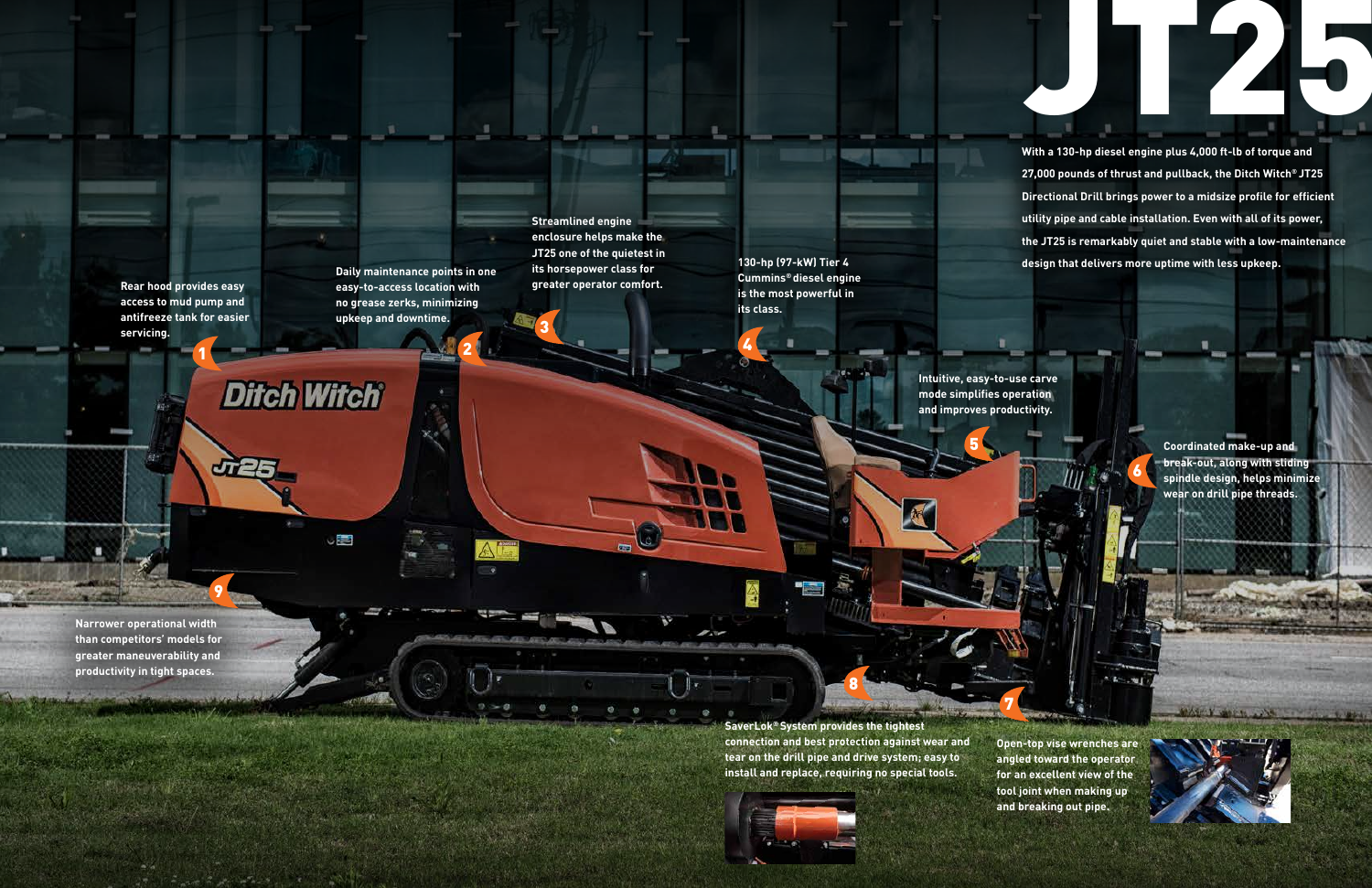**Exclusive rotational drive with 4,000 ft-lb (5420 N-m) of torque; single-motor system results in smoother operation and greater uptime.**

**Field-proven pipeloading system with a lower center of gravity helps increase stability.** 

推

JT25

量

Ditch Wifch

**Heavy-duty stakedown system allows you to push or pull with full machine thrust and remain secure in virtually any drilling condition.**

**Dual-pivot drill frame allows steeper entry angles without raising tracks off the ground.**  **Dual rear independent stabilizers are easy to set up and enhance stability.**

**One-piece, single-sided rack-and-pinion is bolton and replaceable.**

J.

# JT25

**Optional wireless remote ground drive increases flexibility when moving the rig and allows fine-tuning of bore path placement.**

**27,000 lb (120 kN) of thrust and pullback provides the power to efficiently get the job done and move on to the next.**

1

3

5

7

6

2

 $\equiv 1$ 

8

4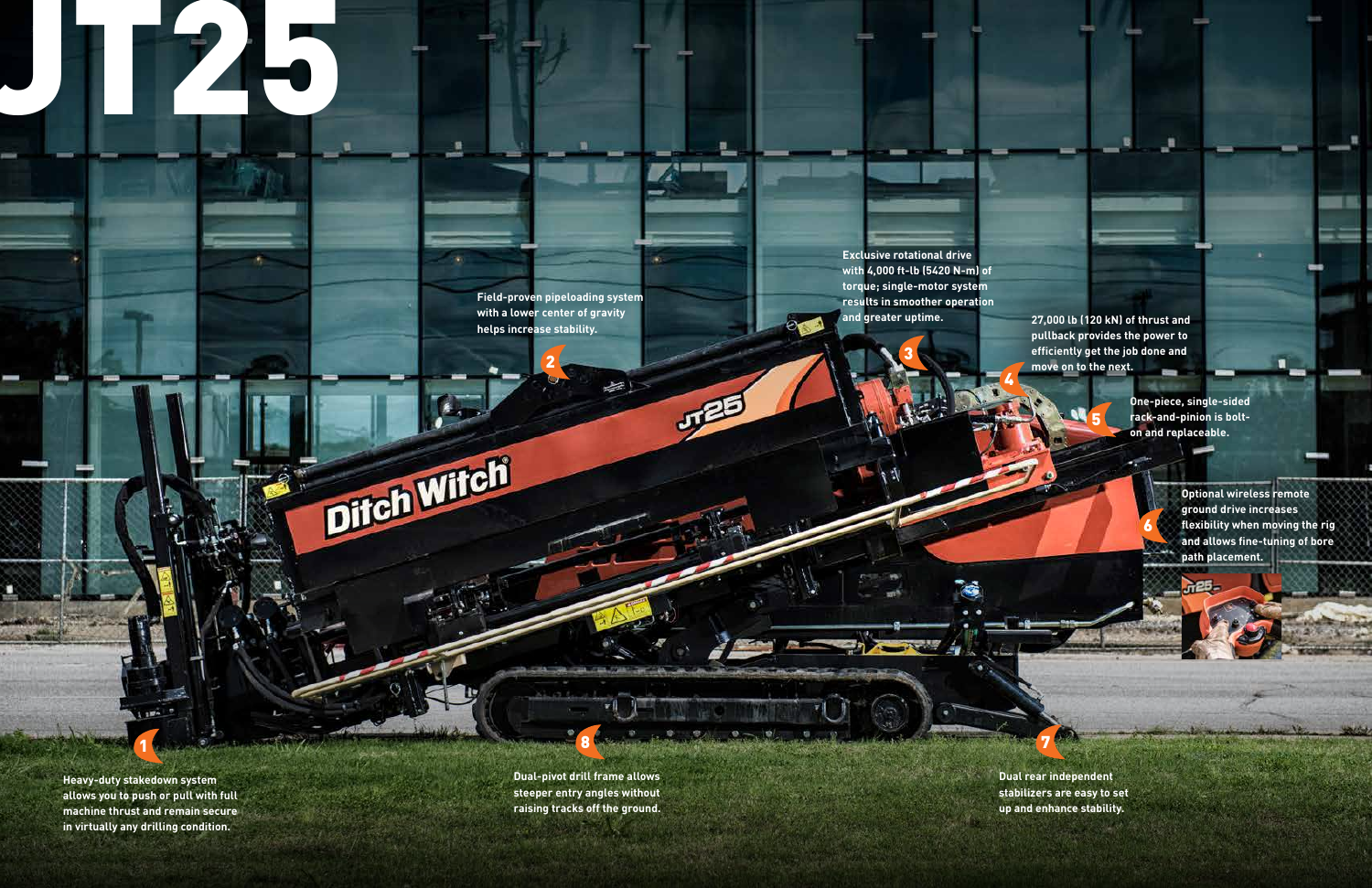A COMFORTABLE OPERATOR IS A MORE PRODUCTIVE OPERATOR, WHICH IS WHY WE'VE EQUIPPED THE JT25 HORIZONTAL DIRECTIONAL DRILL OPERATOR'S STATION WITH A CUTTING-EDGE DESIGN. IT FEATURES:

## WE CALL IT A DRILL. YOU CALL LE YOUR GO-TO MONEYMAKER.

ശരമ

- Choice of single-handled control or dual joysticks for easy control of thrust and rotation.
- Excellent view of the tool joint when making up and breaking out pipe; open-top vise wrenches are angled toward the operator.
- Exceptionally comfortable, supportive seat design with high armrests.
- LCD display provides engine diagnostics and informational messages.
- Optional climate-controlled cab, for maximum comfort and productivity in any weather condition.

## JT25 DIRECTIONAL

| <b>FLUID CAPACITIES</b>                                  | U.S.     | <b>METRIC</b>     |
|----------------------------------------------------------|----------|-------------------|
| Fuel tank                                                | 48 gal   | 182 L             |
| Engine lubrication oil w/filter                          | 13.7 qt  | 13L               |
| Hydraulic reservoir                                      | 27 gal   | 102L              |
| Engine cooling system                                    | $24$ qt  | $22.7+$           |
| Antifreeze tank                                          | 8 gal    | 30 L              |
| Diesel exhaust fluid tank                                | 5 gal    | 18.9 L            |
| POWER PIPE® HD                                           |          |                   |
| Length                                                   | 118 in   | 3 <sub>m</sub>    |
| Joint diameter                                           | 2.75 in  | 70 mm             |
| Pipe diameter                                            | 2.38 in  | 60 mm             |
| Bend radius, min                                         | 123 ft   | 37.5 m            |
| Weight of drill pipe, lined                              | 88 lb    | 40 kg             |
| Weight of lined drill pipe & large box<br>$(55$ pipe $)$ | 5,647 lb | 2562 kg           |
| Weight of lined drill pipe & small box<br>$(25$ pipe $)$ | 2,770 lb | 1154 kg           |
| OWER PIPE FORGED HD                                      |          |                   |
| Length                                                   | $120$ in | 3.05 <sub>m</sub> |
| Joint diameter                                           | 2.75 in  | 70 mm             |
| Pipe diameter                                            | 2.38 in  | 60 mm             |
| Bend radius, min                                         | 123 ft   | 37.5 m            |
| Weight per drill pipe, forged                            | 73 lb    | 33 kg             |
| Weight w/drill pipe & large box<br>$(55$ pipe $)$        | 4,522 lb | 2187 kg           |
| Weight w/drill pipe & small box<br>$(25$ pipe $)$        | 2,395 lb | 1086 kg           |
| <b>OWER PIPE FORGED HDX</b>                              |          |                   |
| Length                                                   | 120 in   | 3.05 <sub>m</sub> |
| Joint diameter                                           | 2.63 in  | 66.7 mm           |
| Pipe diameter                                            | 2.38 in  | 60 mm             |
| Bend radius, min                                         | 123 ft   | 37.5 m            |
| Weight per drill pipe, forged                            | 73 lb    | 33 kg             |
| Weight w/drill pipe & large box<br>$(55$ pipe $)$        | 4,522 lb | 2187 kg           |
| Weight w/drill pipe & small box<br>(25 pipe)             | 2,395 lb | 1086 kg           |
|                                                          |          |                   |

#### BATTERY (2 USED)

| SAE reserve capacity rating         | $195 \text{ min}$ |
|-------------------------------------|-------------------|
| SAE cold crank rating @ 0°F (-18°F) | 950 amps          |

#### NOISE LEVEL

| Operator sound       | 86 dBA  |
|----------------------|---------|
| Operator sound w/cab | 80 dBA  |
| Exterior sound power | 104 dBA |

Specifications are general and subject to change without notice. If exact measurements are required, equipment should be weighed and measured. Due to selected options, delivered equipment may not necessarily match that shown.

| <b>OPERATION</b>                       | <b>U.S.</b>           | <b>METRIC</b>                    |  |
|----------------------------------------|-----------------------|----------------------------------|--|
| Spindle speed, max                     | 220 rpm               |                                  |  |
| Spindle torque, max                    | 4,000 ft-lb           | 5420 N·m                         |  |
| Carriage thrust travel speed           | 182 fpm               | 55 m/min                         |  |
| Carriage pullback travel speed         | 190 fpm               | 58 m/min                         |  |
| Thrust force                           | 27,000 lb             | 120 kN                           |  |
| Pullback force                         | 27,000 lb             | 120 kN                           |  |
| Ground travel speed                    |                       |                                  |  |
| Forward                                | $2.8$ mph             | 4.6 km/h                         |  |
| Reverse                                | $2.8$ mph             | 4.6 km/h                         |  |
| <b>POWER</b>                           |                       |                                  |  |
| Engine                                 | Cummins® QSB4.5       |                                  |  |
| Fuel                                   | Diesel                |                                  |  |
| Cooling medium                         | Liquid                |                                  |  |
| Injection                              | Direct                |                                  |  |
| Aspiration                             |                       | Turbocharged & charge air cooled |  |
| Number of cylinders                    | 4                     |                                  |  |
| Displacement                           | $275$ in <sup>3</sup> | 4.5L                             |  |
| Bore                                   | 4.21 in               | $107 \text{ mm}$                 |  |
| Stroke                                 | 4.88 in               | 124 mm                           |  |
| Gross horsepower Tier 3/Tier 4         | 130 hp                | 97 kW                            |  |
| Rated speed Tier 3/Tier 4              | 2,500 rpm             |                                  |  |
| Emissons compliance Tier 3             | EPA Tier 3            | EU Stage IIIA                    |  |
| Emissions compliance Tier 4            | EPA Tier 4            | EU Stage IV                      |  |
| <b>IMENSIONS (*FULL RACK, 55 PIPE)</b> |                       |                                  |  |
| Transport length                       | 232.5 in              | 5.9 <sub>m</sub>                 |  |
| Width                                  | 87 in                 | 2.21 m                           |  |
| Width w/cab                            | 87 in                 | 2.21 m                           |  |
| Transport height                       | 93 in                 | 2.36 m                           |  |

 $\mathbf{M}$ 

| Transport height              | 93 in            | 2.36 m           |
|-------------------------------|------------------|------------------|
| Transport height w/cab        | 99.5 in          | 2.53 m           |
| Weight                        | 20,760 lb        | 9417 kg          |
| Weight w/cab                  | 21,360 lb        | 9689 kg          |
| Ground clearance              | 5.7 in           | $145 \text{ mm}$ |
| Entry angle                   | $9 - 20^{\circ}$ |                  |
| Entry angle, tracks on ground | $9 - 17°$        |                  |

#### DRILLING FLUID SYSTEM (ON BOARD)

| Pressure, max | 1,200 psi | 83 bar    |
|---------------|-----------|-----------|
| Flow, max     | 50 qpm    | 189 l/min |